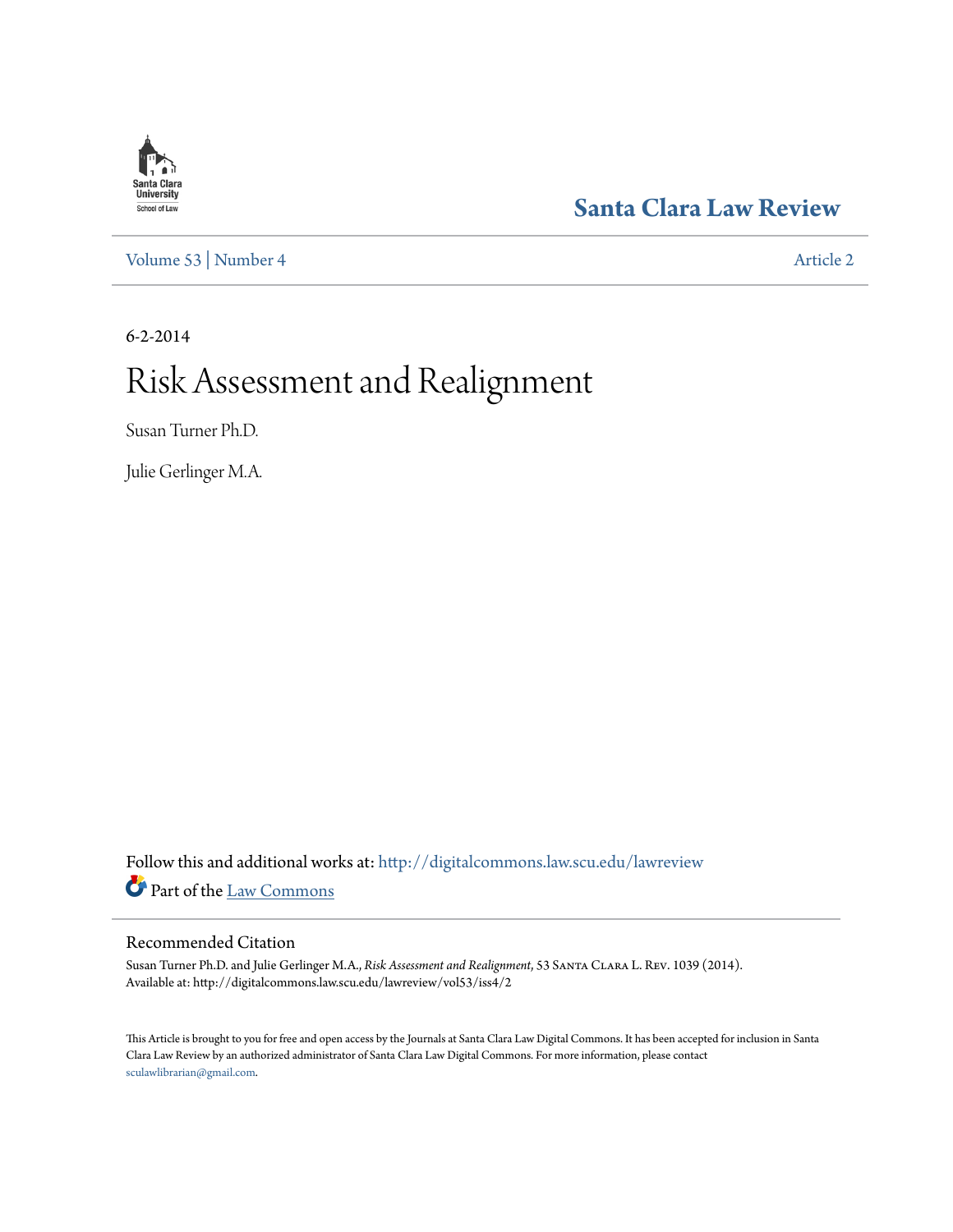#### Susan Turner, Ph.D. & Julie Gerlinger, M.A.[\\*](#page-1-0)

#### TABLE OF CONTENTS

| III. Role of Risk Assessment for Counties in Realignment 1045 |  |
|---------------------------------------------------------------|--|
| IV. What Might We Expect from a Risk-Based Analysis of        |  |
|                                                               |  |
| A. Recommendations for Risk Assessment in                     |  |
|                                                               |  |
|                                                               |  |

#### **INTRODUCTION**

In 2011, California experienced a sea change in how felons were sentenced and supervised in the state, known as "realignment." Lower-level offenders who were previously the responsibility of the state are now being sentenced to serve time and being supervised at the local level. The "risk" level of the individual offender was all but ignored in this dramatic change. This Article discusses how risk assessment is used in corrections, California Department of Corrections and Rehabilitation (CDCR)'s prior experiences with risk-based policies and practices, and what we might expect from

<span id="page-1-0"></span><sup>\*</sup> Susan Turner is a Professor in the Department of Criminology, Law and Society at the University of California, Irvine. She also serves as Director for the Center for Evidence-Based Corrections, and is an appointee of the President of the University of California to the California Rehabilitation Oversight Board (C-ROB). Dr. Turner's areas of expertise include the design and implementation of randomized field experiments and research collaborations with state and local justice agencies; Julie Gerlinger is a doctoral student in the Department of Criminology, Law and Society at the University of California, Irvine. Her primary research interests include zero tolerance policies, diversion programs, and the disproportionality of school discipline.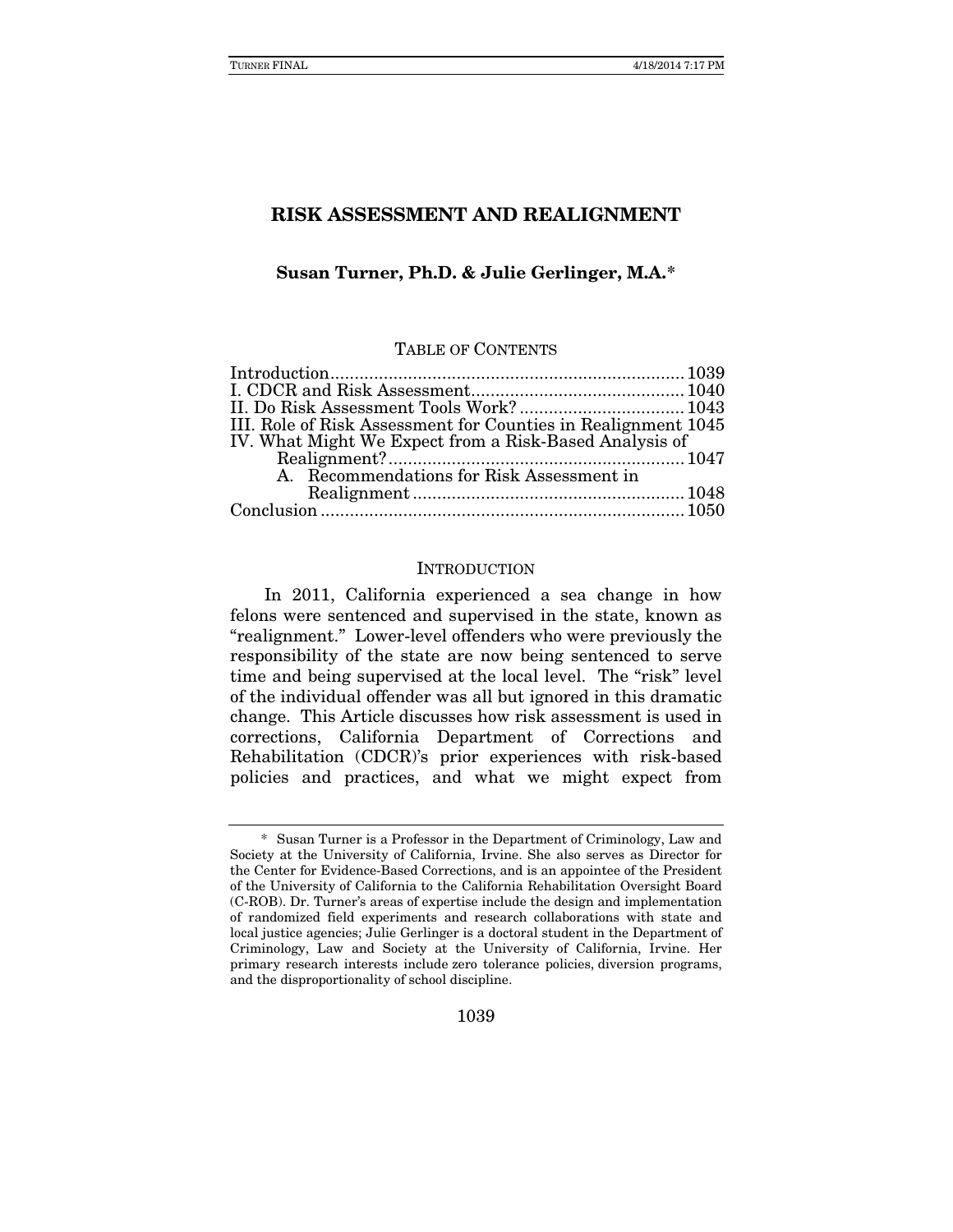realignment, from a risk perspective.

#### I. CDCR AND RISK ASSESSMENT

In 2005, the California Department of Corrections added an "R" for "rehabilitation" to its name.<sup>[1](#page-2-0)</sup> In late 2006, a panel of experts in the field of corrections met over the course of several months to examine rehabilitation programming within the Department. The panel produced a report for the California State Legislature that provided a roadmap for effective offender programming—otherwise known as the "Expert Panel Report."[2](#page-2-1) Central to the roadmap was the "California Logic Model," a system consisting of eight steps based on empirical findings of effective programming principles (otherwise known as "evidence-based").[3](#page-2-2) The first two steps are most important for the present Article. The first component of the Model was to evaluate the overall risk of offender recidivism.[4](#page-2-3) The second was to identify dynamic risks—known as needs—that are commonly associated with recidivism, which would be targeted for correctional programming. [5](#page-2-4)

One might say that the CDCR was slow to join the evidence-based movement. Since the early 1990s, a renaissance of the rehabilitation ideal spearheaded by the Canadians had been gathering momentum across the United States.[6](#page-2-5) The Canadian model, often referred to as "Risk-Needs-Responsivity," posits that programming should be reserved for those offenders with the highest risk of recidivism; criminogenic needs—those factors associated with criminal behavior—should be the target of programming efforts; and programs should follow principles of responsivity.[7](#page-2-6) The last component suggests that programs be

<sup>1.</sup> S.B. 737, 2005 S. (2005 Cal.).

<span id="page-2-2"></span><span id="page-2-1"></span><span id="page-2-0"></span><sup>2.</sup> Cal. Dep't of Corr. and Rehab., A Roadmap for Effective Offender Programming in California, Leg., at vii (2007).

<sup>3.</sup> *Id.* at 20.

<sup>4.</sup> *Id.* at 21.

<sup>5.</sup> *Id.* at 25.

<span id="page-2-5"></span><span id="page-2-4"></span><span id="page-2-3"></span><sup>6.</sup> DON A. ANDREWS, THE PSYCHOLOGY OF CRIMINAL CONDUCT AND EFFECTIVE TREATMENT IN WHAT WORKS: REDUCING REOFFENDING (James McGuire ed., 1995); DON ANDREWS & JAMES BONTA THE PSYCHOLOGY OF CRIMINAL CONDUCT (5th ed. 2010,).

<span id="page-2-6"></span><sup>7.</sup> DON A. ANDREWS & JAMES BONTA, RISK-NEED-RESPONSIVITY MODEL FOR OFFENDER ASSESSMENT AND REHABILITATION, at i (2007), http:// www.sedgwickcounty.org/corrections/resources/Risk\_Need\_Responsivity/Risk\_N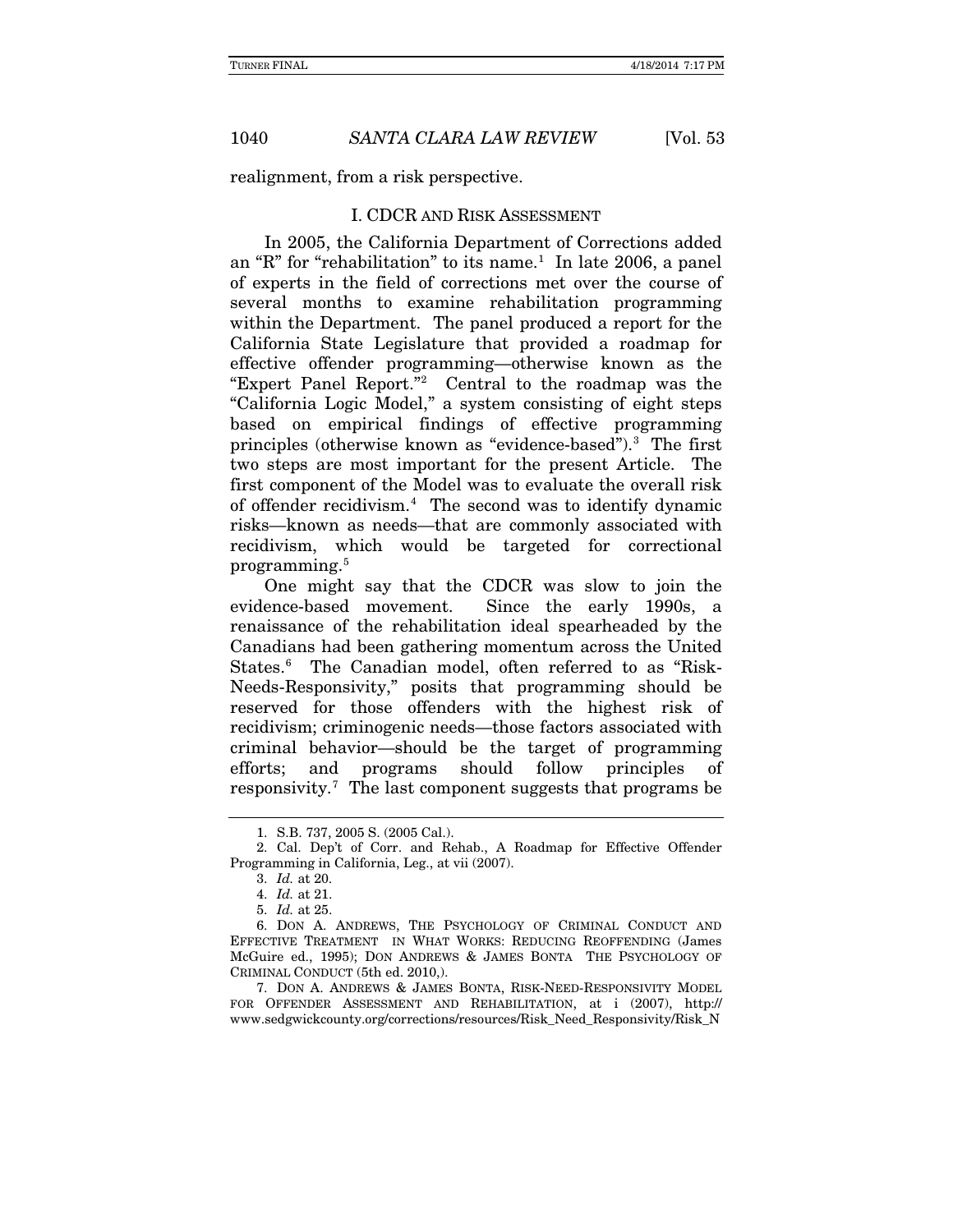appropriately delivered.[8](#page-3-0) Cognitive-behavioral and other methods that take into account the learning styles of the offender are most effective.<sup>[9](#page-3-1)</sup>

Despite being a relatively late adopter of evidence-based practices, the CDCR rapidly moved forward in the development and utilization of risk assessment tools. In late 2007 and early 2008, the CDCR, in collaboration with the University of California, Irvine's Center for Evidence-Based Corrections, developed an automated risk assessment tool utilizing automated criminal history information from the CDCR and the California Department of Justice's records  $(i.e., "rap sheets").<sup>10</sup>$  $(i.e., "rap sheets").<sup>10</sup>$  $(i.e., "rap sheets").<sup>10</sup>$  The California tool, known as the California Static Risk Assessment (CSRA) was modeled on a tool researchers had developed in Washington State, and essentially counts up the number of prior convictions using specified counting rules (e.g., none, one, two, three, or more) for eighteen felony and misdemeanor categories. The convictions receive a weight, and the tool classifies each offender in one of five different risk groups for *future* recidivism: high risk "violent," high risk "property," high risk "drug," moderate, and low risk offenders.<sup>[12](#page-3-4)</sup> Thus the tool uses prior criminal history information to predict future risk of recidivism. Because the tool uses automated information (as opposed to a structured interview, which could require fortyfive minutes per offender to administer), it almost instantaneously identifies the risk group classification for more than ninety-five percent of offenders under CDCR jurisdiction.[13](#page-3-5) The CSRA is the current tool utilized in prioritizing treatment for inmates within the institution, and for determining recommended sanctions for parole violations.[14](#page-3-6) CDCR also used it in the short-lived policy experiment with non-revocable parolees in which low- and moderate-risk offenders, who satisfied a number of offense

<span id="page-3-0"></span>eed\_2007–06.pdf [hereinafter RISK-NEED-RESPONSIVITY].

<sup>8.</sup> ANDREWS & BONTA, *supra* note 6.

<sup>9.</sup> *Id.* at 49–60.

<span id="page-3-6"></span><span id="page-3-5"></span><span id="page-3-4"></span><span id="page-3-3"></span><span id="page-3-2"></span><span id="page-3-1"></span><sup>10.</sup> Susan Turner et al., *Development of the California Static Risk Assessment Instrument (CSRA)* 4 (Univ. of Cal., Irvine Ctr. for Evidence-Based Corr. Working Paper, 2009).

<sup>11.</sup> *Id.*

<sup>12.</sup> *Id.* at 5.

<sup>13.</sup> *Id.* at 36.

<sup>14.</sup> *See* Turner et al., *supra* note 10, at 37.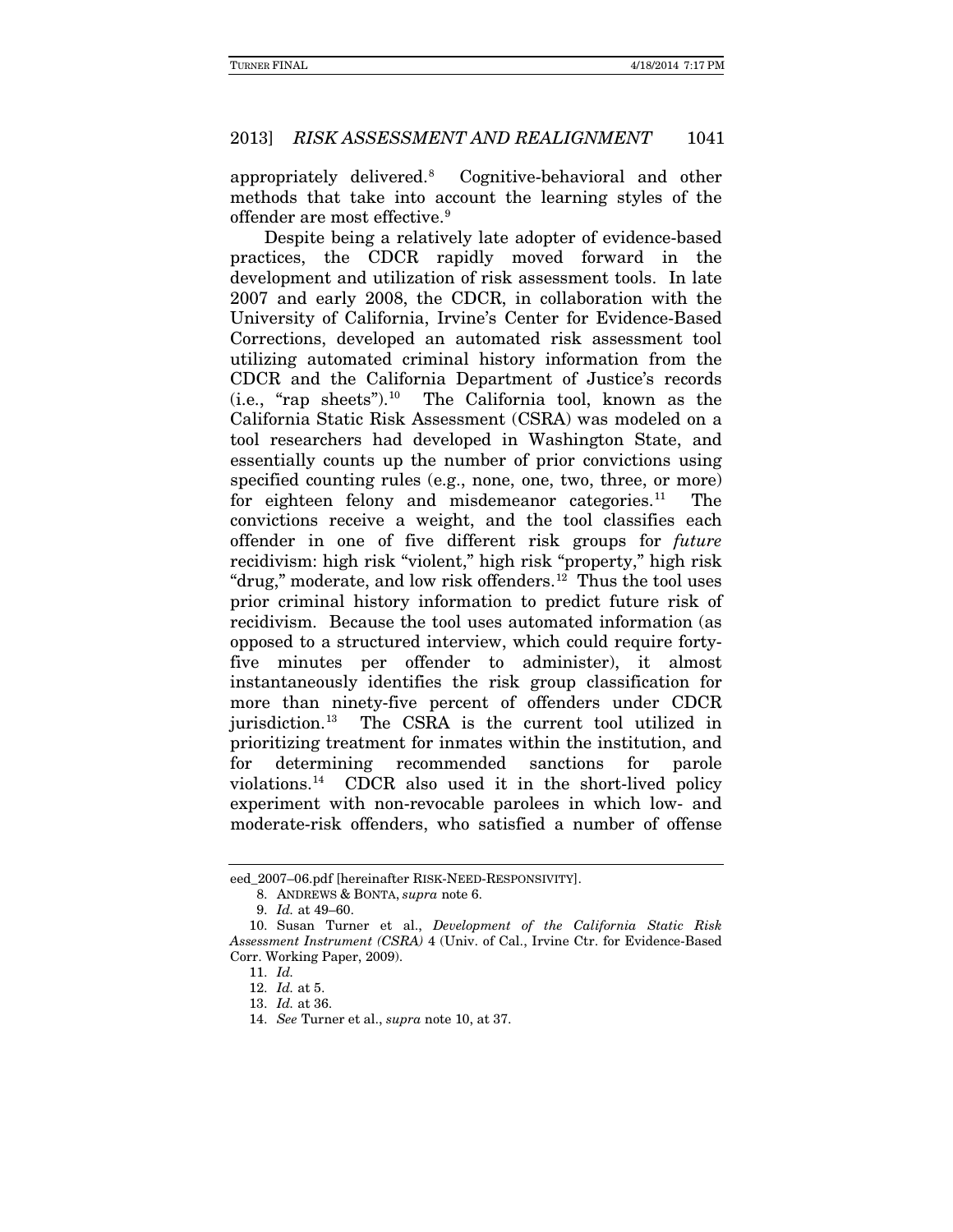criteria (non-serious, non-violent, non-sex) and in-prison behaviors (no prison gang affiliation, no prison violations), were placed on a form of summary parole with no parole agent supervision.[15](#page-4-0) A risk-based model makes good sense. Ideally, by identifying and targeting higher risk offenders, scarce resources are appropriately delivered, recidivism diminishes, returns to custody decrease, and the prison population declines.

It is somewhat surprising, then, that California's recently enacted "Realignment" [16](#page-4-1) legislation virtually ignores risk. Realignment was passed with the expectation that it would help the CDCR meet the prison population reduction targets of the "Three-Judge Panel," imposed as part of long-standing lawsuits concerning inadequate medical and mental health care.[17](#page-4-2) The legislation included three major leverage points. First, offenders whose current conviction offense was a nonserious, non-violent and non-sex offense, and who had no prior convictions for these offenses, would no longer be sentenced to state prison.<sup>[18](#page-4-3)</sup> They would instead be housed or supervised at the local level. $19$  Second, inmates leaving prison with a current non-violent, non-serious, non-sex offense would not be placed on state parole, but would instead be placed on Post-Release Community Supervision (or PRCS) and supervised by local county probation departments.<sup>[20](#page-4-5)</sup> The third major lever is that parole violators or violations of PRCS would no longer be sentenced to prison: they would be handled locally, with a maximum local jail sentence of 180 days for a violation.<sup>[21](#page-4-6)</sup> The target groups for local front-end (section 1170(h)) sentencing and PRCS are based on those "nonviolent," "non-serious," "non-sex" offenses.<sup>[22](#page-4-7)</sup> Another way to look at realignment is that the CDCR reserves

<span id="page-4-0"></span><sup>15.</sup> *See generally* OFFICE OF THE INSPECTOR GEN., SPECIAL REPORT: CALIFORNIA DEPARTMENT OF CORRECTIONS AND REHABILITATION'S IMPLEMENTATION OF THE NON-REVOCABLE PAROLE PROGRAM (2011) NON-REVOCABLE PAROLE [hereinafter SPECIAL REPORT].

<sup>16.</sup> A.B. 109, 2011 Assemb. (Cal. 2011).

<span id="page-4-5"></span><span id="page-4-4"></span><span id="page-4-3"></span><span id="page-4-2"></span><span id="page-4-1"></span><sup>17.</sup> Coleman v. Schwarzenegger, Nos. CIV S-90-0520 LKK JFM P, C01-1351 TEH, 2009 WL 2430820, at \*116 (E.D. Cal. Aug. 4, 2009) (ordering California to reduce its prison population to 137.5% of design capacity within two years).

<sup>18.</sup> Cal. A.B. 109.

<sup>19.</sup> *Id.*

<sup>20.</sup> *Id.*

<span id="page-4-7"></span><span id="page-4-6"></span><sup>21.</sup> *Id.*

<sup>22.</sup> *Id.*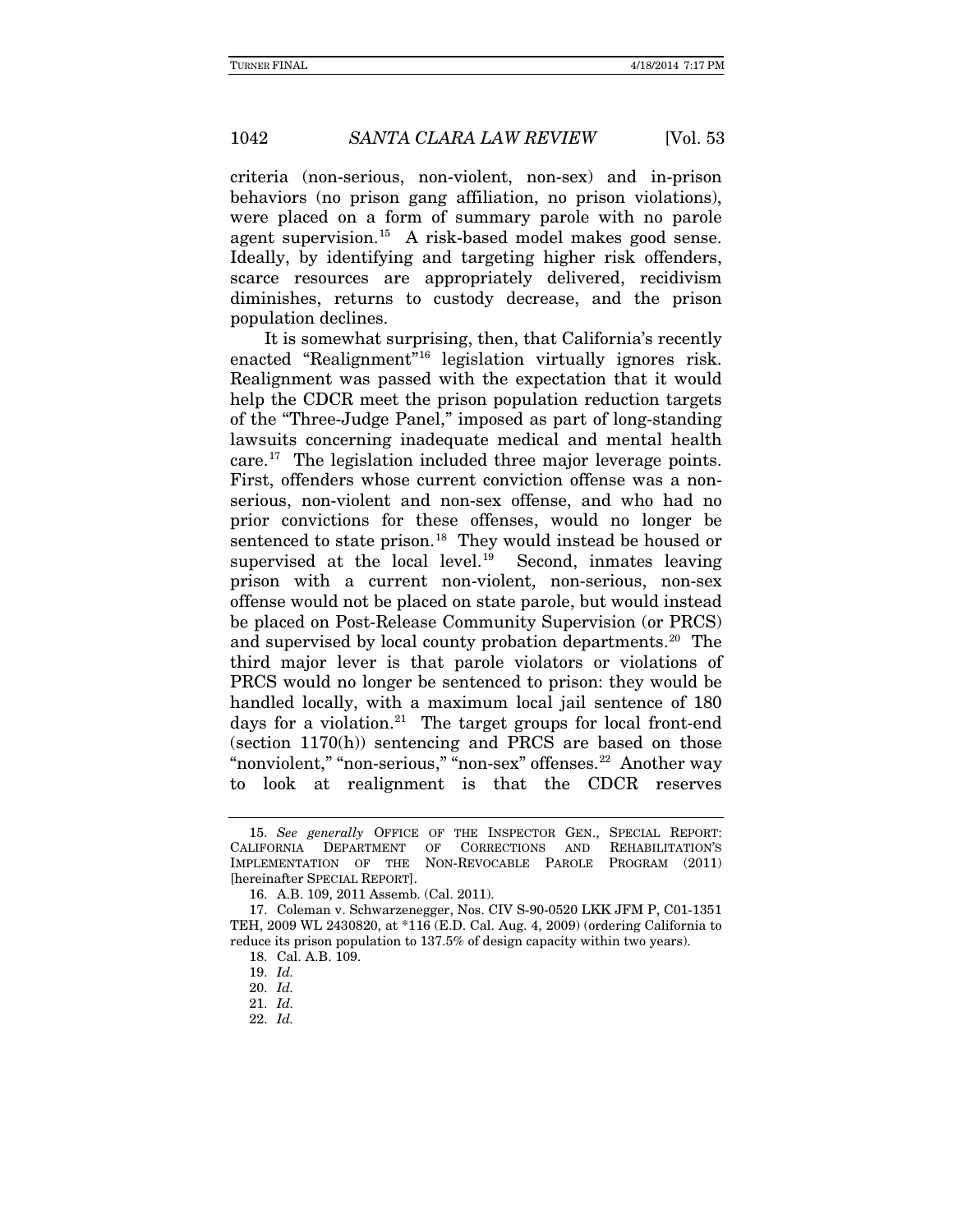responsibility for the "high stakes" offenders, those offenders the public and policy makers fear. The only place in which "risk" plays an explicit role is the determination of high-risk sex offenders.<sup>[23](#page-5-0)</sup> This is accomplished through the use of riskassessment tools originally developed for sex-offender recidivism (the Static 99 for men and the FSORA for women). $24$ 

#### II. DO RISK ASSESSMENT TOOLS WORK?

Do risk assessment tools work? A better question may be "are they better or worse than other methods of determining whether an offender will commit a future crime?" Are they better than a flip of a coin? Yes. Are they better than a clinical prediction? Yes. Are they 100% accurate? Unfortunately, no. What kinds of errors do they make? Risk assessment tools make two kinds of errors that are worrisome. Sometimes, they "predict" that a person will commit a crime and one is not actually committed. This is known as a "false positive."[25](#page-5-2) Sometimes, they predict that someone will be crime-free and yet, that person commits a crime. This is known as a "false negative.["26](#page-5-3) In addition, risk tools base their predictions on group aggregates, and are not necessarily accurate at the individual level.<sup>[27](#page-5-4)</sup> Car insurance rates can be used as an example. A parent's first time driver son may be an "angel," and never have an accident, but in the larger population, his age and gender are associated with more accidents and higher claims, and this, for the parent, unfortunately, means higher insurance rates. In this case, the son is a false positive. With false positives, more resources or higher levels of correctional control may be focused on someone who does not need them. False negatives can be politically damaging. No agency wants to release a predicted "low risk" offender, only to have the person commit a particularly heinous crime. Political careers have been

<sup>23.</sup> *See id.*

<span id="page-5-1"></span><span id="page-5-0"></span><sup>24.</sup> *See generally* ANDREW HARRIS ET AL., STATIC-99 CODING RULES REVISED — 2003 (2003) (The Static-99 is a ten-item risk assessment instrument developed specifically to assess the risk level of sex offenders.).

<span id="page-5-4"></span><span id="page-5-3"></span><span id="page-5-2"></span><sup>25.</sup> *See* Turner et al., *supra* note 10, at 10–11 (discussing predictive accuracy).

<sup>26.</sup> *See id.*

<sup>27.</sup> *See id.*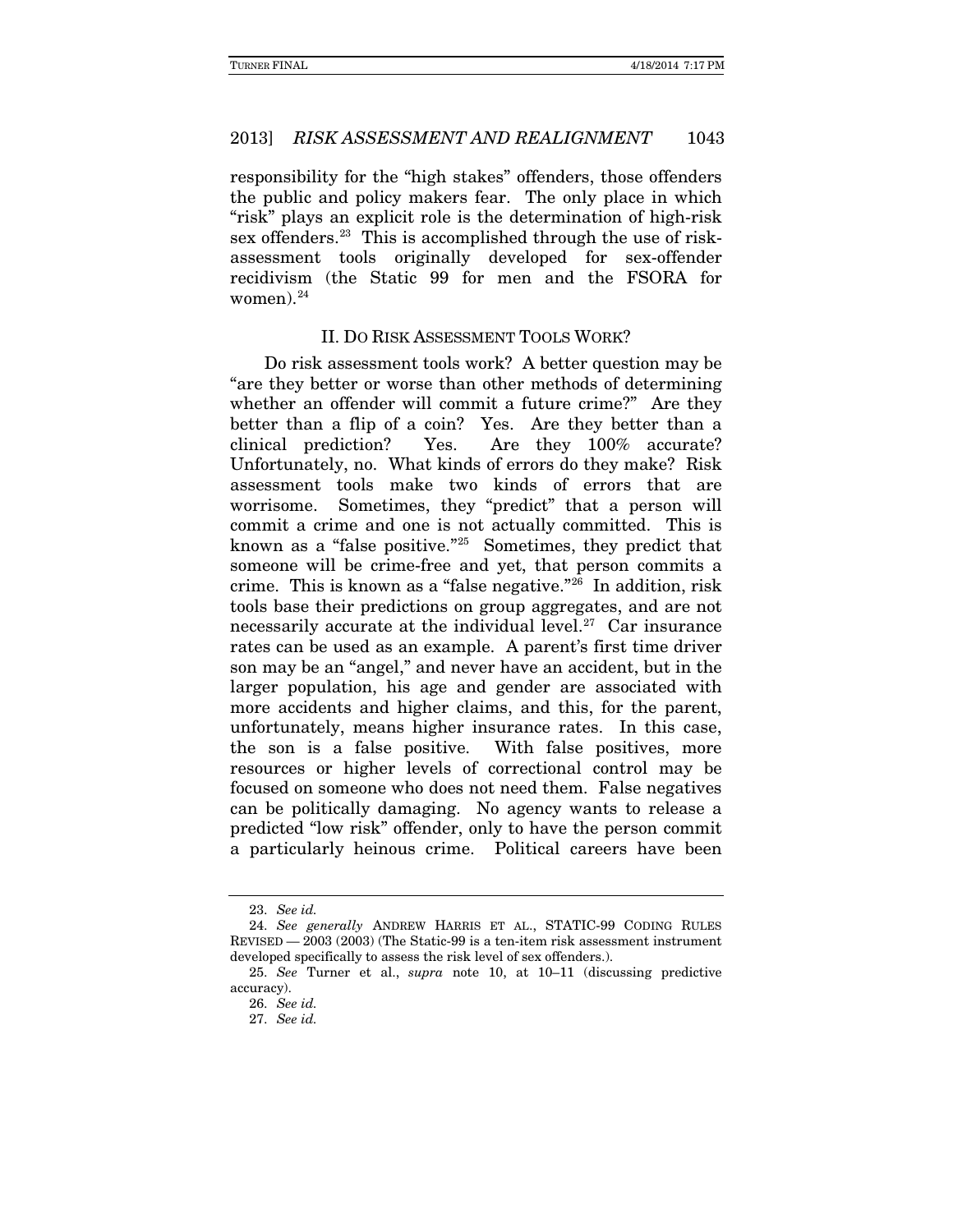ruined by highly publicized heinous events committed by offenders (e.g., Willie Horton).

If we want our tool to be as accurate as possible, what kinds of factors should we include? Research has distilled eight core factors related to recidivism. They include:

- History of antisocial behavior
- Antisocial personality pattern
- Pro-criminal attitudes
- Social support for crime
- Substance abuse
- Family/marital relationships
- School/work
- Pro-social recreational activities<sup>[28](#page-6-0)</sup>

The Level of Service Inventory-Revised (LSI-R), a direct product of the "Canadian's" risk-need-responsivity principles, is a widely used risk assessment tool that directly incorporates the factors above.<sup>29</sup> Of the above factors, all except the first are considered "dynamic" risk factors, otherwise known as "needs."[30](#page-6-2) Services and treatment can be brought to bear on these needs, which in turn should reduce criminal behavior.[31](#page-6-3) Prior criminal history is considered "static," since it cannot be changed. $32$  Generally, tools that contain "dynamic" risk factors are considered more predictive than tools that contain "static" factors that are immutable. [33](#page-6-5)  It is the case, however, that some jurisdictions have achieved about the same level of predictive accuracy using risk tools based primarily on static factors.<sup>[34](#page-6-6)</sup> There is also controversy in the field about the inclusion of "needs" or treatmentrelevant items in predicting the risk of recidivism, some

<sup>28.</sup> RISK-NEED-RESPONSIVITY, *supra* note 7, at 6.

<span id="page-6-1"></span><span id="page-6-0"></span><sup>29.</sup> *See* David J. Simourd & P. Bruce Malcolm, *Reliability and Validity of the Level of Service Inventory-Revised Among Federally Incarcerated Sex Offenders*, 13 J. OF INTERPERSONAL VIOLENCE 261, 264 (1998). This tool is one of the most commonly used risk and need assessment tools in the United States and Canada. The instrument consists of fifty-four items in ten domains (e.g., criminal history, emotional/personal, companions).

<sup>30.</sup> RISK-NEED-RESPONSIVITY, *supra* note 7, at 5.

<sup>31.</sup> *Id.* at 10.

<sup>32.</sup> *Id.* at 4.

<sup>33.</sup> *Id.*

<span id="page-6-6"></span><span id="page-6-5"></span><span id="page-6-4"></span><span id="page-6-3"></span><span id="page-6-2"></span><sup>34.</sup> *E.g.*, California's CSRA and Washington State Institute for Public Policy's risk assessment instrument.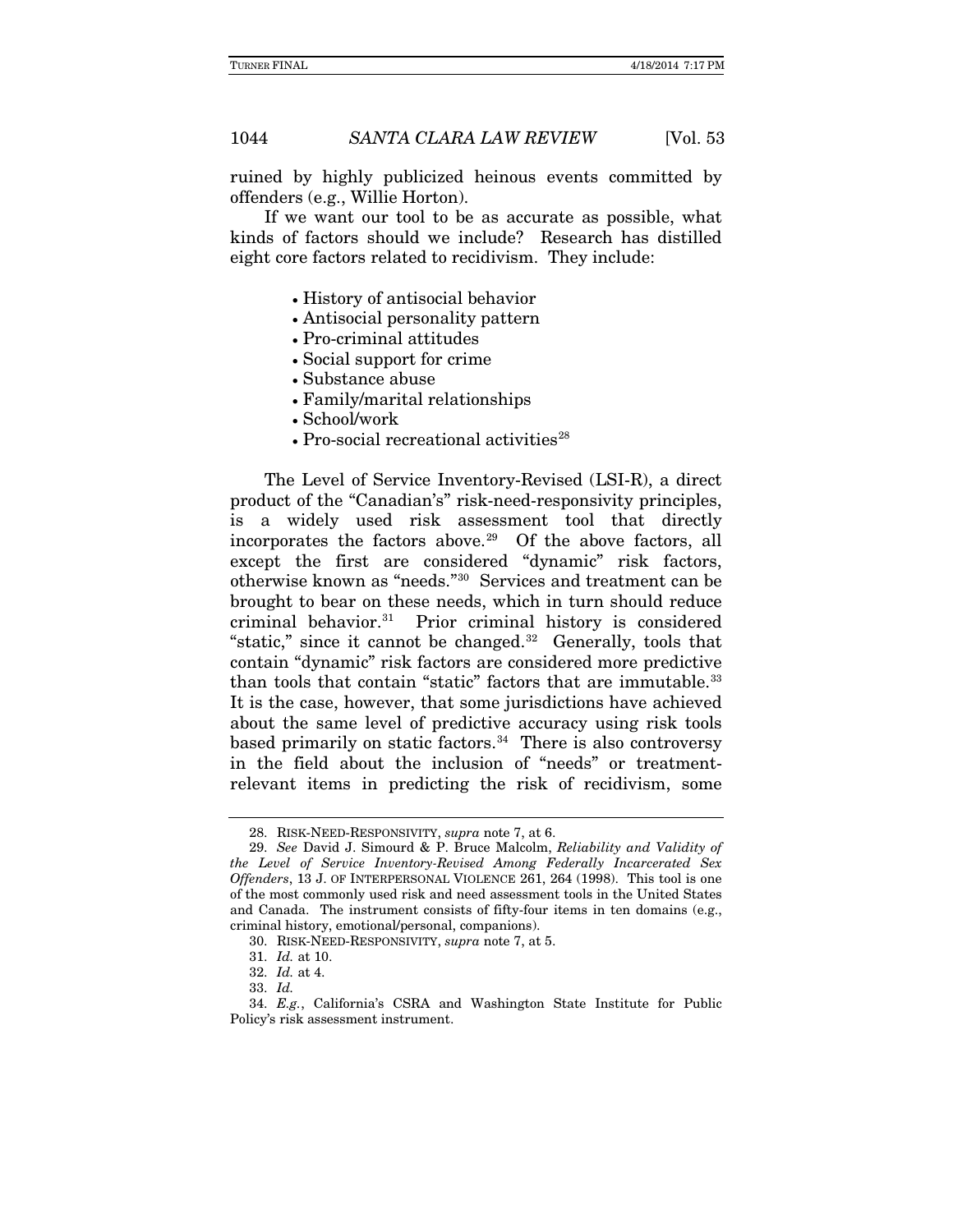favoring exclusion, others inclusion.[35](#page-7-0)

Other popular risk tools in the field include the Salient Factor Score, The Correctional Assessment and Intervention System™, and the Correctional Offender Management Profiling for Alternative Sanctions (COMPAS).<sup>[36](#page-7-1)</sup> A complete description of available tools is beyond the scope of this Article, however, risk and needs tools are available for both youth and adult populations.<sup>37</sup> Some are proprietary and require payment; others are in the public domain.<sup>[38](#page-7-3)</sup> Some have been rigorously tested to make sure they are accurate; others less so.[39](#page-7-4) Many tools tap similar conceptual domains and the evidence suggests that no one validated tool outperforms another.[40](#page-7-5) Risk tools have what may be considered a modest ability to accurately predict recidivism.<sup>[41](#page-7-6)</sup> They are by no means one hundred percent accurate.

#### III. ROLE OF RISK ASSESSMENT FOR COUNTIES IN REALIGNMENT

Realignment legislation encourages the use of alternatives to incarceration (e.g., GPS monitoring, day reporting) and the adoption of evidence-based practices.<sup>[42](#page-7-7)</sup> As part of realignment, it fell to each county to develop a plan prepared by their Community Corrections Partnership group, consisting of law enforcement, probation, courts, corrections, and other social service and community representatives.<sup>43</sup> A recent analysis catalogued each county plan by the types of evidence-based practices they used, as well as their use of risk assessment tools.[44](#page-7-9) The authors found that California counties utilized six different risk assessment tools, including the Static Risk and Offender Needs Guide (STRONG);

<span id="page-7-0"></span><sup>35.</sup> Jennifer Skeem & John Monahan, *Current Directions in Violence Risk Assessment*, 20 CURRENT DIRECTIONS IN PSYCHOL. SCI. 38, 40–41 (2011).

<span id="page-7-1"></span><sup>36.</sup> Currently being used by the CDCR in its institutions and for offenders on parole. *See, e.g.*, SPECIAL REPORT, *supra* note 15, at 16.

<span id="page-7-6"></span><span id="page-7-5"></span><span id="page-7-4"></span><span id="page-7-3"></span><span id="page-7-2"></span><sup>37.</sup> *See, e.g.*, Angela McCray et al., *Realigning the Revolving Door? An Analysis of California Counties' AB 109 Implementation Plans* 36 (Stanford Sch. of Law Stanford Criminal Justice Ctr. Draft Paper, 2012).

<sup>38.</sup> *See, e.g.*, *id.* at 28.

<sup>39.</sup> *See generally* Skeem & Monahan, *supra* note 35.

<sup>40.</sup> *Id.* at 39–40.

<sup>41.</sup> *See id.*

<sup>42.</sup> A.B. 109, 2011 Assemb. (Cal. 2011).

<span id="page-7-9"></span><span id="page-7-8"></span><span id="page-7-7"></span><sup>43.</sup> *Id.*

<sup>44.</sup> McCray et al., *supra* note 37, at 41–43.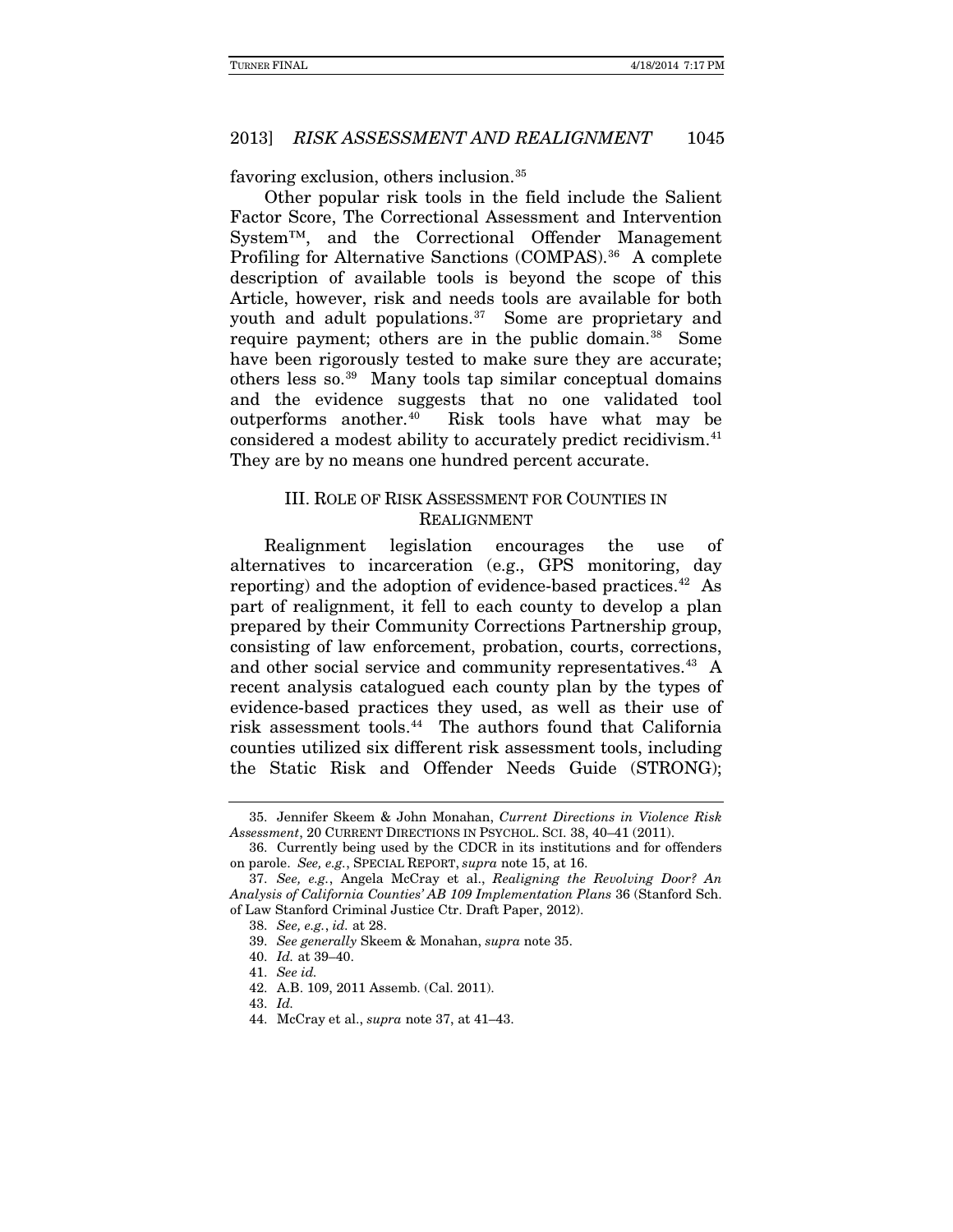COMPAS; Correctional Assessment and Intervention System (CASI); Modified Wisconsin Risk Assessment, LS/CMI, and the Ohio Risk Assessment System (ORAS).[45](#page-8-0) Seventy-eight percent of counties indicated they would use risk assessment, with the STRONG favored among almost half of the counties, and COMPAS by eighteen percent.<sup>[46](#page-8-1)</sup> The STRONG and COMPAS assess both risk and needs, and integrate them into the offender's supervision process. $47$  This type of tool is commonly referred to as a "4th generation tool" — one that goes beyond simple assessment and helps in the management process using an automated case planning system.[48](#page-8-3) Studies of the risk assessment component of the STRONG and COMPAS tools have shown that the tools are moderately predictive of recidivism.[49](#page-8-4)

As part of the hand-off from CDCR to the counties under realignment, pre-release packets are prepared 120 days prior to release for inmates headed for PRCS supervision.<sup>[50](#page-8-5)</sup> Due to staff reductions, the CDCR is unable to conduct COMPAS reentry assessments; however, they are providing any assessments that may be in the inmate's Central File. [51](#page-8-6)

The fact that the majority of counties are incorporating risk assessment in their county plans, coupled with CDCR's provision of available COMPAS assessments, suggests that risk considerations will play an important part in county response to increased responsibility for the realigned offenders. A primary and "best-practice" role for risk assessment is in the allocation of scarce resources to those who have a higher risk of recidivism. Assessing section 1170(h) and PRCS offenders may also give counties an indication of gaps in needed services for realigned offenders.

<sup>45.</sup> *Id.*

<sup>46.</sup> *Id.* at 43.

<sup>47.</sup> *Id.* at 41.

<sup>48.</sup> RISK-NEED-RESPONSIVITY, *supra* note 7, at 4–5.

<span id="page-8-4"></span><span id="page-8-3"></span><span id="page-8-2"></span><span id="page-8-1"></span><span id="page-8-0"></span><sup>49.</sup> *See* Elizabeth Drake & Robert Barnoski, *New Risk Instrument for Offenders Improves Classification Decisions*, WASH. STATE INST. FOR PUB. POLICY 4 (March 2009).

<span id="page-8-5"></span><sup>50.</sup> *See, e.g.*, CAL. DEP'T OF CORR. AND REHAB., PUBLIC SAFETY REALIGNMENT HANDBOOK app. A (2011), *available at*  http://www.cdcr.ca.gov/realignment/docs/County-Handbook-11-21-11.pdf (list of documents contained in pre-release packets).

<span id="page-8-6"></span><sup>51.</sup> The "Central File" (or C-file) is the master paper file maintained by CDCR that contains the records for each prisoner and parolee. CAL. CODE REGS. tit. 15, § 2000(b)(17).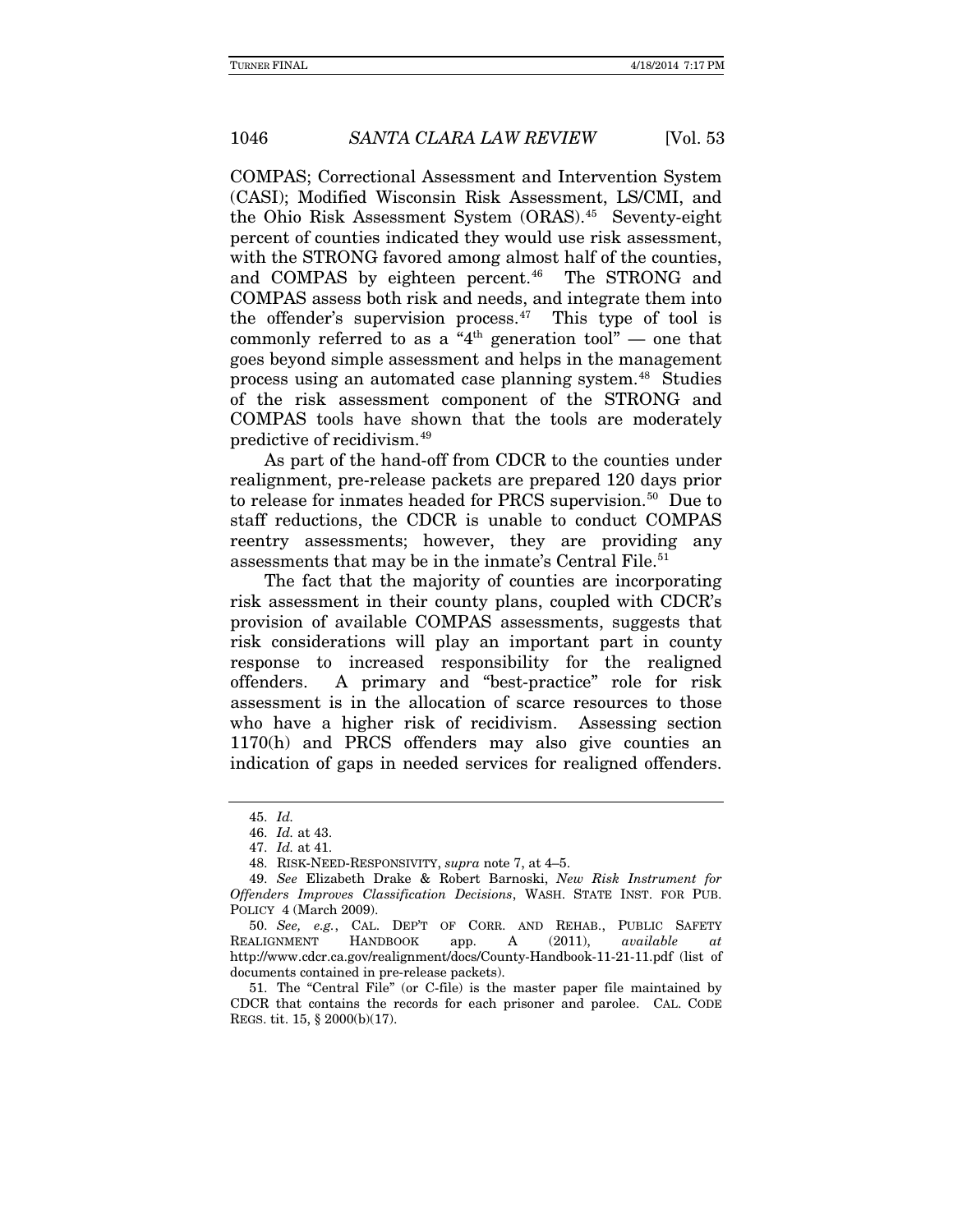As McCray and colleagues note, "[t]he focus on risk assessment seems to stem from the fact that counties are worried about resource management, particularly considering that they believe that the AB 109 [realignment] population is going to be higher risk and higher need than the state anticipated."[52](#page-9-0)

#### IV. WHAT MIGHT WE EXPECT FROM A RISK-BASED ANALYSIS OF REALIGNMENT?

One of the ironies of realignment's focus on "stakes" as opposed to "risks" is that counties may actually be receiving former inmates who are actually "higher" risk than the parolees who will be continuing on the caseloads of the state parole agents.<sup>[53](#page-9-1)</sup> We turn to this issue next.

As part of the Center for Evidence-Based Corrections' realignment research conducted by Gerlinger, expected three year recidivism rates for realigned parole and PRCS released offenders were calculated, approximating the definitions of non-serious, non-violent, and non-sex offenders in the realignment legislation, using a released cohort of male prisoners in 2005–06. [54](#page-9-2) Because realignment was enacted in late 2011, little available data existed on the actual recidivism of parole and PRCS offenders; thus, the estimates provide a glimpse into what we might expect. Assignment to proxy groups mirrored the definition of offenders who would be placed on parole or PRCS under realignment. For the purposes of the study, an offender was considered to be in the proxy-state parole group if he was a current serious/violent offender, a high-risk sex offender (HRSO), or an offender with mental health history who met certain conditions[.55](#page-9-3) All remaining offenders were considered proxy-PRCS offenders.

<sup>52.</sup> McCray et al., *supra* note 37, at 43.

<span id="page-9-1"></span><span id="page-9-0"></span><sup>53.</sup> Julie Gerlinger, California's Public Safety Realignment: Examining the Offending Patterns of Proxy-State Parole and Proxy-Post-Release Community Supervision Groups (2012) (unpublished M.A. thesis, University of California, Irvine); *see also* McCray et al., *supra* note 37, at 48 (outlining such concerns as raised by Lassen County).

<sup>54.</sup> Gerlinger, *supra* note 53.

<span id="page-9-3"></span><span id="page-9-2"></span><sup>55.</sup> *Id.* For example, an inmate had a mental health code indicating an assignment to the Department of Mental Health or Crisis Bed, a participant in the Enhanced Outpatient Program in a level III or IV prison, or a participant in an Enhanced Outpatient Program serving a sentence for an offense listed in the MDO criteria.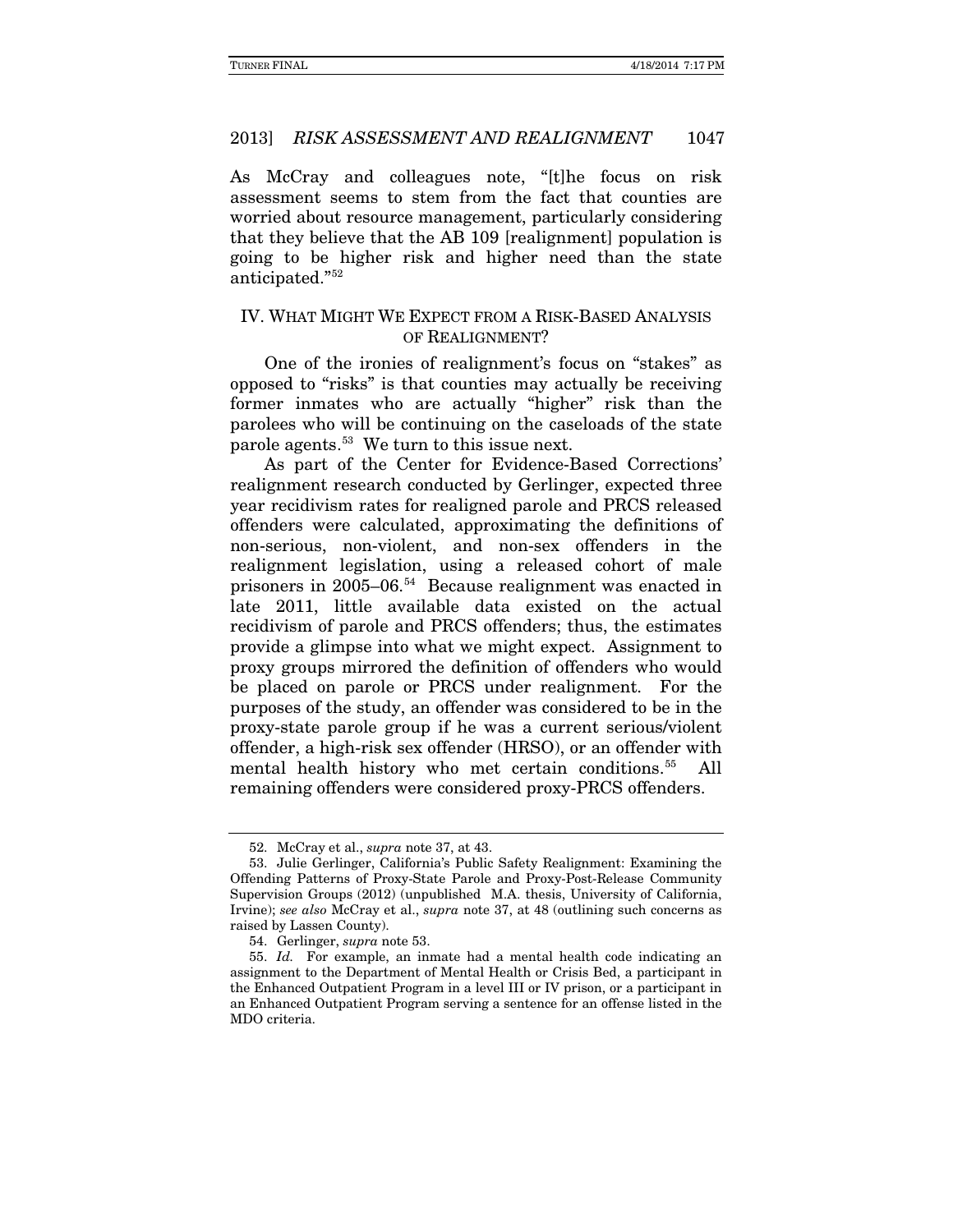Using data from the California Department of Justice automated criminal history files, as well as CDCR automated systems and the CSRA risk-of-recidivism tool, analyses showed that approximately eighty percent of the proxy-PRCS group was arrested within three years of release, compared to seventy-one percent of the proxy-state parolees.<sup>[56](#page-10-0)</sup> Fifty-two percent of proxy-PRCS offenders were convicted of a crime, compared to thirty-nine percent of proxy-state parolees.<sup>57</sup> This suggests that offenders the counties receive for PRCS supervision are actually "higher" risk, as county representatives have suggested. Or, in other words, the serious, violent, and sex-offenders who will remain under traditional parole have lower expected recidivism rates than offenders to be supervised by the counties. Consistent with a hypothesis that *stakes* is inversely related to *risk* to recidivate, over half of proxy-parolees had "low" and "moderate" CSRA scores.<sup>[58](#page-10-2)</sup> In contrast, thirteen percent of proxy-PRCS offenders had "low," twenty-eight percent had "moderate" and almost sixty percent had "high" risk scores.[59](#page-10-3)

#### *A. Recommendations for Risk Assessment in Realignment*

The use of risk assessment tools is considered a "best practice" in the delivery of programming and treatment for offenders.[60](#page-10-4) It is good news that a large number of California counties use or plan to use risk assessment tools to help manage the realigned population. Incorporating risk assessment into departmental operations, however, raises a number of issues, which are noted below.

Risk assessment tools are created and validated on particular populations, which may or may not be similar to the offender population in a particular county. It is important that a tool be validated with the population for which it is being used, otherwise it may not be predictive, the size of risk groups may be smaller or larger than expected, and inaccurate information may provide the basis for

<sup>56.</sup> *Id.*

<sup>57.</sup> *Id.*

<sup>58.</sup> *Id.*

<sup>59.</sup> *Id.*

<span id="page-10-4"></span><span id="page-10-3"></span><span id="page-10-2"></span><span id="page-10-1"></span><span id="page-10-0"></span><sup>60.</sup> *See* DEP'T OF JUSTICE, NAT'L INST. OF CORR., IMPLEMENTING EVIDENCE-BASED POLICY AND PRACTICE IN COMMUNITY CORRECTIONS 12 (2d ed. Oct. 2009).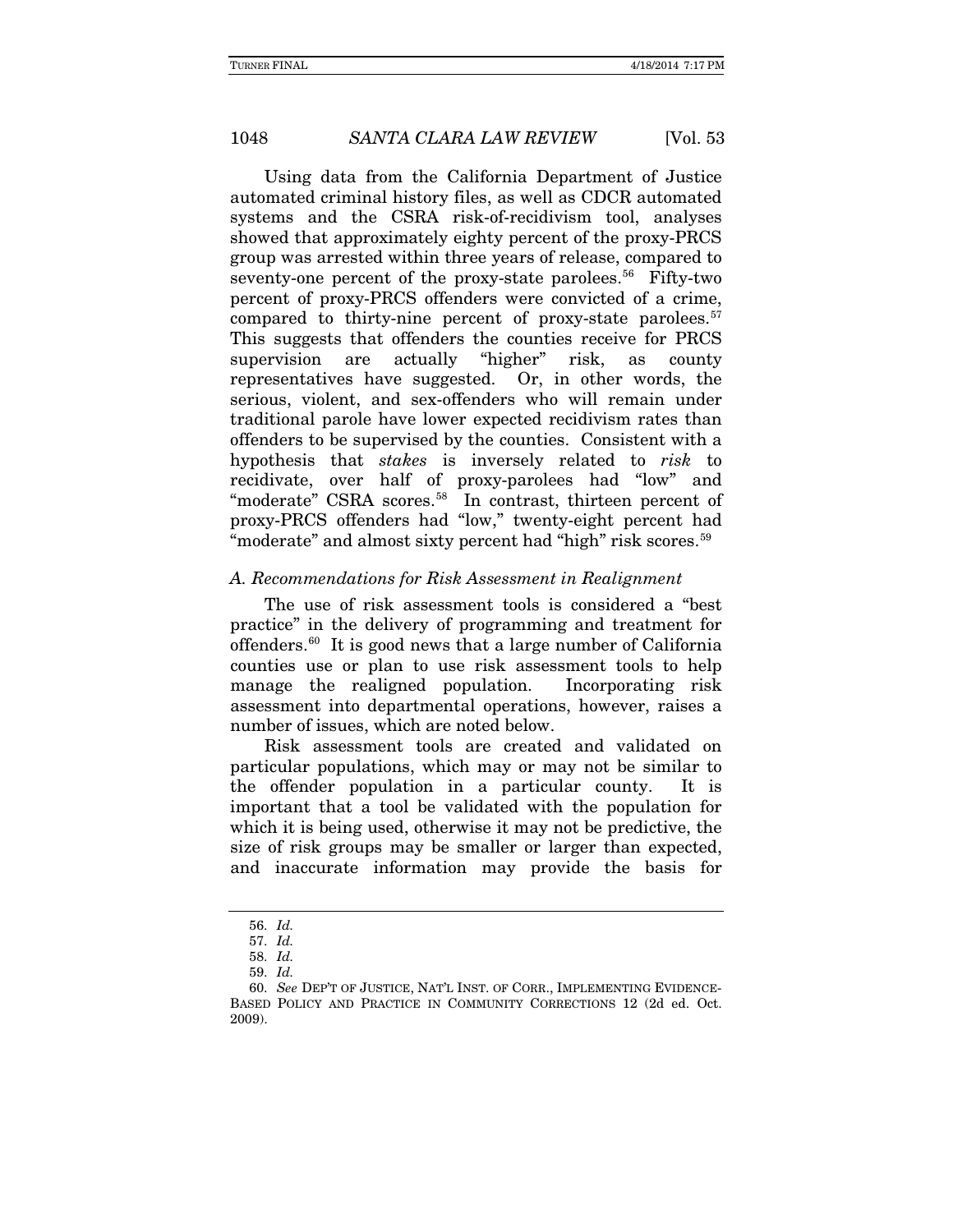resulting decisions.

Training is important to make sure that tools are consistently used. This helps not only in understanding the technical aspects of administration, but also helps with a "culture" change to the use of actuarial tools. The technology transfer can be difficult, as many justice organizations have historically used clinical or professional discretion in decisionmaking. Resistance is commonplace in the movement to actuarial tools. Training is important to assure that staff uses a tool the way it is supposed to be used. A tool is not helpful if it is applied incorrectly.

Risk assessment tools do not exist in a vacuum. Risk and needs information should be used in conjunction with practitioner judgment and in the context of other information. An assessment of risk does not, in and of itself, suggest particular treatment or supervision strategies. Jurisdictions must consider available resources and other system constraints when matching risk levels to services. Practitioner overrides of a risk tool can be allowed in order to take into account information that may not be captured in the instrument. However, overrides should be kept to a minimum or the tool becomes one of clinical (and generally less accurate) decisions, rather than actuarial ones.

The research literature has provided strong evidence that programming and services should be delivered to those at the highest risk of recidivism. In fact, research has shown that high intensive services delivered to low risk offenders can have the opposite effect of what is intended.<sup>[61](#page-11-0)</sup> Lower risk offenders should receive fewer and less intensive services. This may feel awkward to some practitioners, who feel that lower risk individuals might be the most deserving of resources.

And finally, one of the lessons about risk assessment is that it can be a "risky" business. In the rollout of CDCR's Non-revocable Parole in 2010, errors in the assignment to CSRA risk groups resulted in some higher risk parolees being placed on virtually no supervision in the community after release from prison. [62](#page-11-1) Once discovered, it was corrected;

<sup>61.</sup> *See* D.A. Andrews & James Bonta, *Rehabilitating Criminal Justice* 

<span id="page-11-1"></span><span id="page-11-0"></span>*Policy and Practice*, 16 PSYCHOL. PUB. POL'Y & L. 1, 45 (2010).

<sup>62.</sup> SPECIAL REPORT, *supra* note 15, at 8.